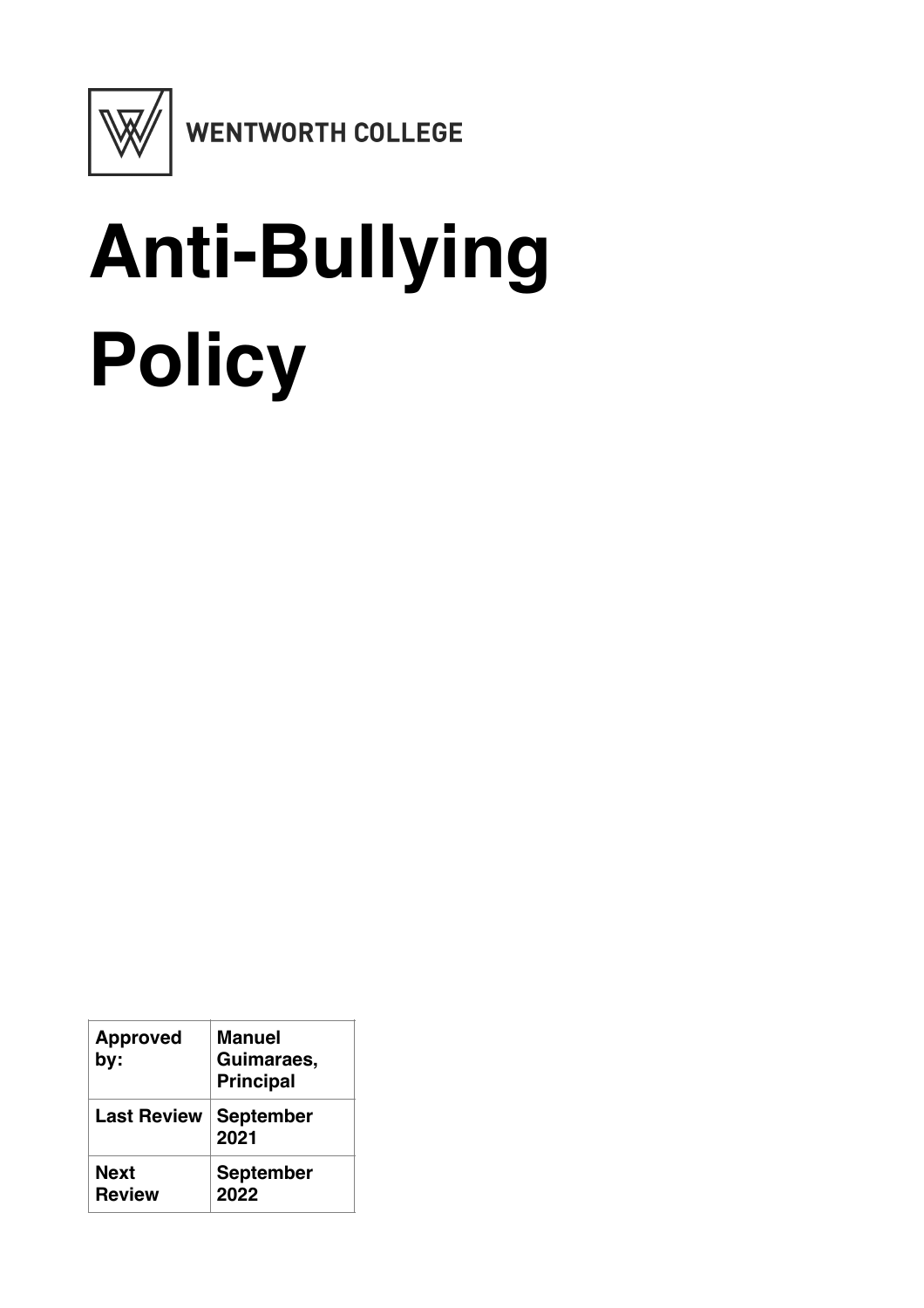## **Anti-Bullying Policy**

This policy is drawn up to prevent bullying and to comply with the DfE Guidance 'Preventing and tackling bullying' July 2017. Every student at Wentworth College has the right to enjoy learning, free from intimidation both in college and the community as a whole. The college will not tolerate bullying behaviour of any kind including hurtful actions or remarks, verbal insult or exclusion from groups, under any circumstances. Bullying will not be tolerated or excused on the grounds of it being part of a 'game'. This ethos will be communicated throughout the college by the attitudes and actions of all members of the college community.

#### **AIMS OF THIS POLICY**

o To promote the College's ethos of providing an atmosphere of harmony, consideration and kindness towards all members of the college community.

o To promote a caring atmosphere where a complaint of bullying will always be taken seriously.

o Encouraging students to support one another by reporting ALL instances of bullying.

o To detect and deter bullying when it occurs, and deal with it swiftly by counselling, disciplinary sanctions and, if necessary, by exclusion or expulsion.

o To be aware of the nature of bullying that may take place in the college.

o To be aware of areas of the college that may pose a threat to students and to take appropriate action to reduce those threats.

o To affect changes to the college environment this may be necessary to negate bullying.

#### **The Definition of Bullying**

Bullying is behaving in a way which is threatening, menacing or causes distress through words or actions to another person, thereby causing them to feel uncomfortable or endangered.

The College will not tolerate bullying of any kind, examples of which include:

o Verbal bullying - name-calling, making offensive or insulting remarks, racist remarks or demanding money.

o Physical bullying such as hitting, kicking, pushing people around or taking, damaging or hiding other people's possessions.

o Indirect bullying – spreading malicious stories about someone, exclusion from social groups, being made the subject of spiteful rumours, sending malicious emails or text messages on mobile phones.

o Sexual harassment - talking to or touching someone in a sexually inappropriate and intimidating way.

Name-calling is considered to be the most common direct form of bullying. This may be the result of individual characteristics, but students may be called unkind names because of their ethnic origin, nationality, colour, sexual orientation, or because of some form of disability.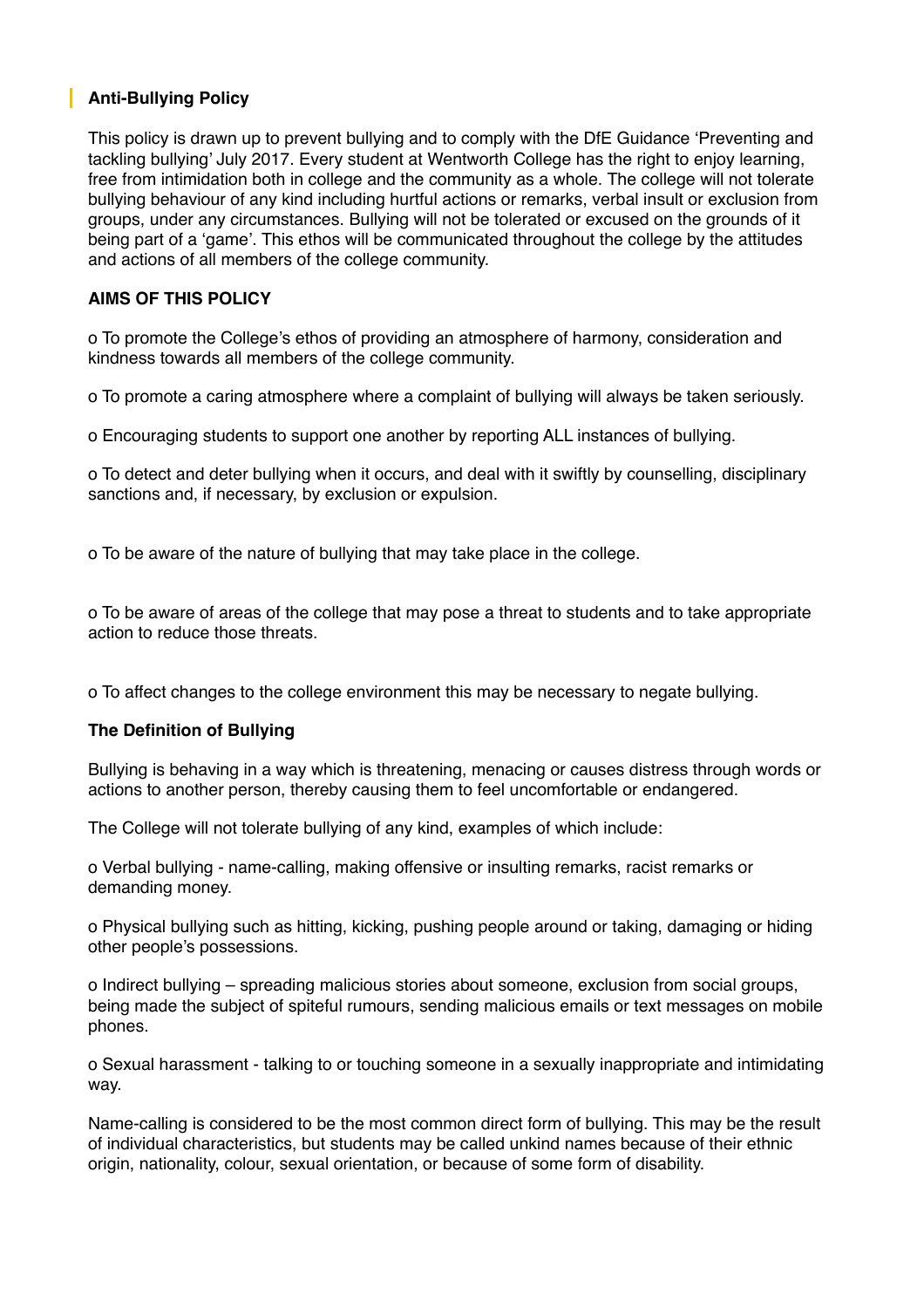### **FACTORS CONTRIBUTING TO BULLYING**

A number of factors are thought to make bullying more likely. These include:

- o Lacking close friends in college
- o Shyness
- o Being from a different racial or ethnic group to the majority
- $\circ$  Being different in some obvious respect such as a speech impediment
- o Having Special Educational Needs or a physical disability
- o Behaving inappropriately, intruding or being a "nuisance"

#### **BULLYING BY RACE, GENDER OR DISABILITY**

#### **Racist Bullying**

Racist bullying targets a person who belongs to a particular ethnic or religious group. Attacking an individual sends a message to that group and racist bullying offends not only the victim, but also others from the same group.

#### **Sexual Bullying**

Sexual bullying affects both genders. It is characterized by abusive name calling, looks and comments about appearance, attractiveness, inappropriate and uninvited touching, sexual innuendoes and propositions, pornographic material, graffiti with sexual content and, in its most extreme form, sexual assault.

#### **Bullying of SEN or Disabled students**

Students with Special Educational Needs or disabilities may not be able to articulate their experiences as well as other students. They are, however, often at greater risk of being bullied, both directly and indirectly, and usually about their specific difficulties or disability.

#### **PHSE PROGRAMME**

The College's PSHE programme includes anti-bullying issues both directly and indirectly, covering the nature of bullying behaviour and related areas such as self-assertiveness and responsibility towards others.

A variety of different teaching and learning styles are used in these classes, including group work and role-play to assist students in developing their self-awareness, responsibility towards others and respect for others. The development of these skills is considered as crucial to the anti-bullying ethos of the college and to fostering a strong community atmosphere.

#### **Courses of Action in Response to Bullying**

o Anyone can and should report any bullying incident – whether they are a passer-by, a victim or a bully.

o At the beginning of each academic year students will be informed that someone wishing to report an incident of bullying can approach any member of staff with whom they feel comfortable. If the matter is urgent, a student should approach the first adult they see.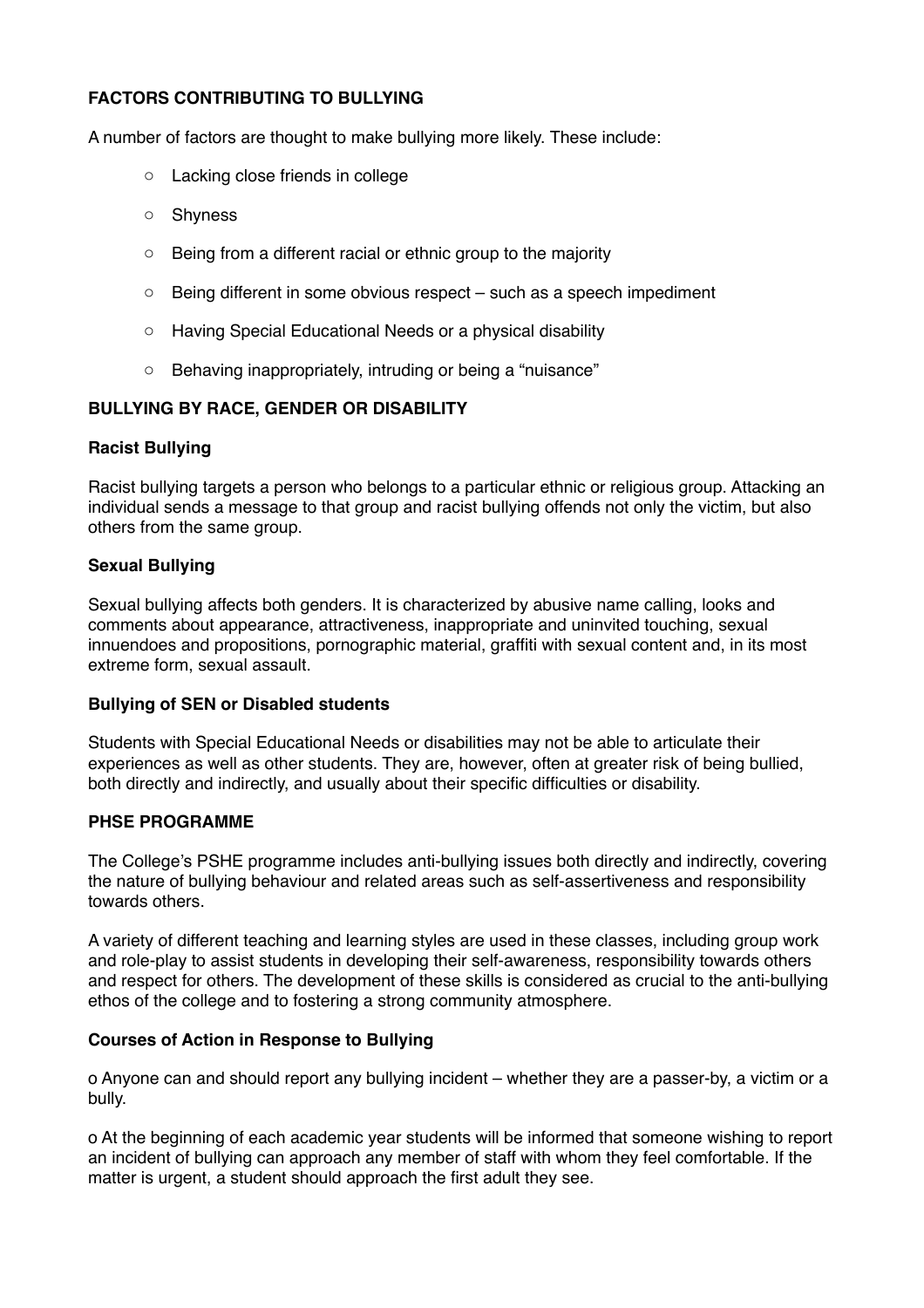o All members of staff are expected to be willing and ready to deal with any incident that is brought to their attention. If appropriate, a member of staff will handle the situation on their own. If circumstances dictate, a member of the Senior Management Team will be consulted. The latter will take responsibility for deciding who is best equipped to deal with the situation.

o When consulted about a bullying incident the member of staff dealing with the incident will interview separately the victim, the bully and any witnesses in order to establish an accurate account of events. Written reports by those involved will be asked for.

o Sanctions for bullying will remain at the discretion of the Senior Management Team following full briefing on the incident. Such decisions will be made in conjunction with the staff member(s) involved. There will be a uniform but flexible approach to deciding on the sanctions for bullying. All factors will be considered including the nature of the incident and any previous involvement in similar offensive acts. While all sanctions for bullying will be seriously imposed it may, on occasions, be more appropriate for the perpetrator to attend counselling instead.

#### **Curricular Approaches to Bullying**

Teaching staff are encouraged to use the curriculum to:

- Raise awareness about bullying and the Anti-Bullying Policy
- Increase understanding for victims, and help foster an anti-bullying ethos
- Teach students how to constructively manage their relationships with others

The college's PSHE programme has an important role in this regard.

#### **Partnership with Parents and Guardians**

If a parent or guardian thinks their child is being bullied they should contact the college immediately. They should, in the first instance, approach Alex Morphey for AS/A2 Level or Jade Doherty for GCSE. In the event that he/she is available, they should ask to speak with the Principal. Parents and guardians should also encourage their child to talk to a trusted teacher about the bullying incidents. The college's normal course of action can be followed from this point.

#### **Staff**

All members of staff in the college, including administrative staff, play an important role in communicating the anti-bullying ethos of the college community. Internal staff training is provided to all staff for learning basic counselling techniques and counselling skills so that staff can handle reports of bullying efficiently and sympathetically.

Key points to remember about dealing with suspected bullying

All staff members are reminded to:

- Never ignore suspected bullying.
- Never make premature assumptions.
- Always listen carefully to all accounts several students saying the same thing do not necessarily mean they are telling the truth.
- Adopt a problem-solving approach which moves students on from justifying themselves.
- Follow-up repeatedly, checking that bullying has not resumed.